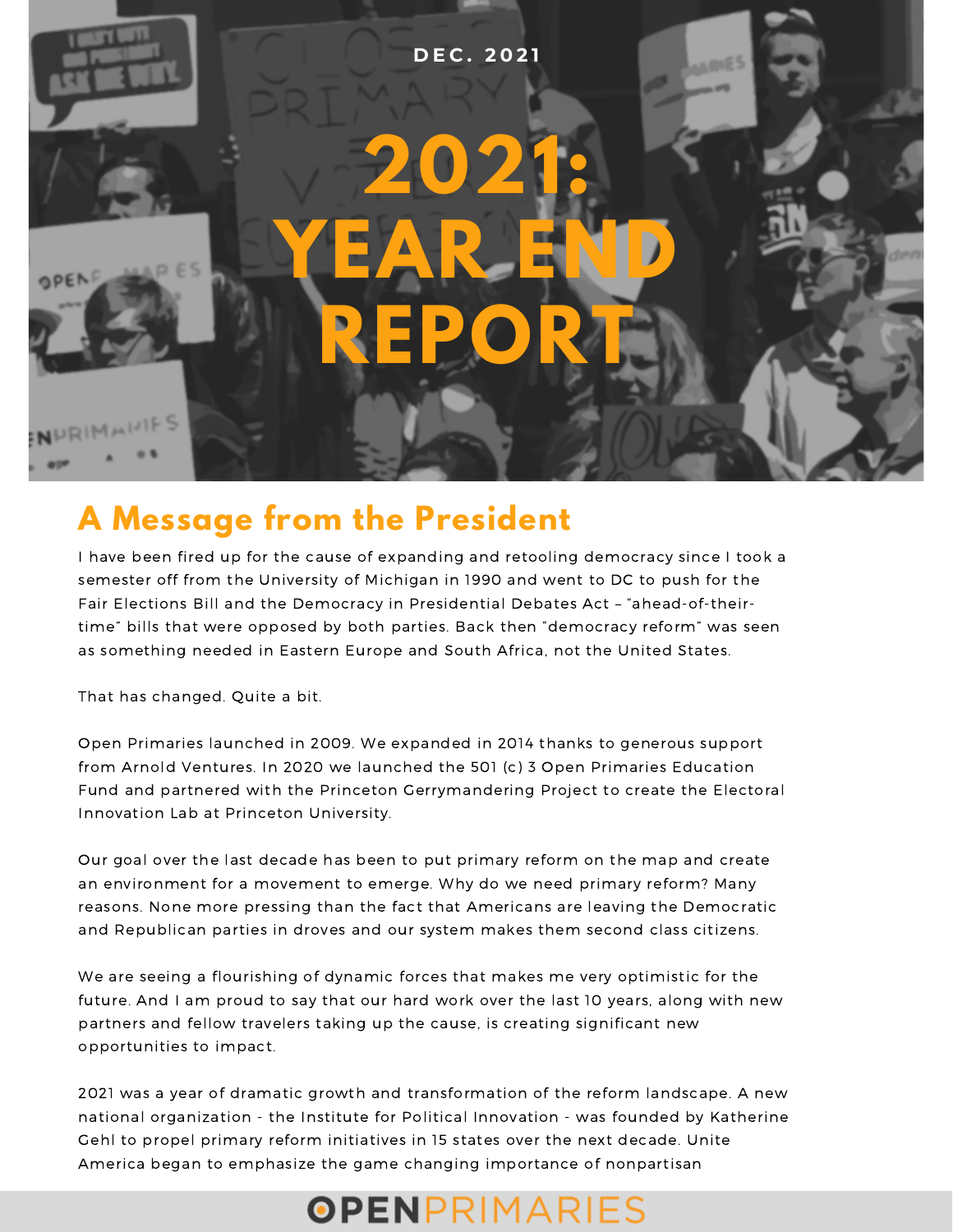primaries. The Maine legislature passed open partisan primaries, and the Pennsylvania Senate did too (next stop in 2022 is the House). Andrew Yang bolted the Democratic Party and formed the Forward Party to advance a broad reform agenda, including open primaries, and Farhad Mohit launched the Good Party, a "non-party" digital grassroots movement for political change. Leadership networks like Common Ground Arkansas, Oklahoma United for Change, Veterans for Political Innovation, Unite NY, and the Committee of 70 (partial list) have launched primary reform education and outreach efforts. Leaders in New York City and Rochester, NY have begun questioning the wisdom of using partisan primary elections to elect local leadership. Press coverage skyrocketed in 2021. Even The View featured a 10-minute discussion about independent voters and closed primaries!

The strength of this emerging movement is that it is organic, decentralized, and powered by different players with diverse politics, concerns, and solutions. We have had a chance to sit down with many of these leaders. I love the fire, passion, business and political know how they bring to the cause of greater democracy in America. We were able to use the Open Primaries platform to introduce reformers and leaders to each other, advancing the conversations and deepening the work.

Our focus heading into 2022 is four fold: Connect and support people, organizations and campaigns. Develop new tactics to advance the cause, particularly in the area of litigation. Mobilize coalitions to defeat closed primary efforts wherever they emerge. And insist that primary reform is both a voting rights and a better government concern.

I'm excited about the next few years, while simultaneously cognizant of the challenges ahead. In 2022, there will be legislation introduced in 7-12 states to enact closed, partisan primaries. We have seen time and time again that entrenched interests and partisan insiders will use all their power to derail and defeat campaigns to enact nonpartisan primaries.

For America to grow in new ways, and for Americans to be able to self-organize to determine the health and well-being of their communities, cities, states and our union, we need to breakdown the partisan regulatory capture that has stifled our democracy.

When I look back and see what we have been able to accomplish in the last ten years, I am incredibly optimistic about how we can transform our primary system and the responsiveness of our political system over the next 10 years. We are going to make this happen by doing the hard day-to-day work of standing up to partisan bullying, fighting hard for wins, building this movement, and going to the people.

The American people are where we draw our strength. They understand and support the concept that no American should be required to join a political party in order to vote. We must harness and amplify that support every chance we get.

We have new initiatives rolling out in 2022. Stay tuned. Below are a few of the highlights of what we accomplished in 2021. Thank you for your friendship, support, advice, money and involvement. I look forward to building with you next year and beyond.

#### **John Opdycke President**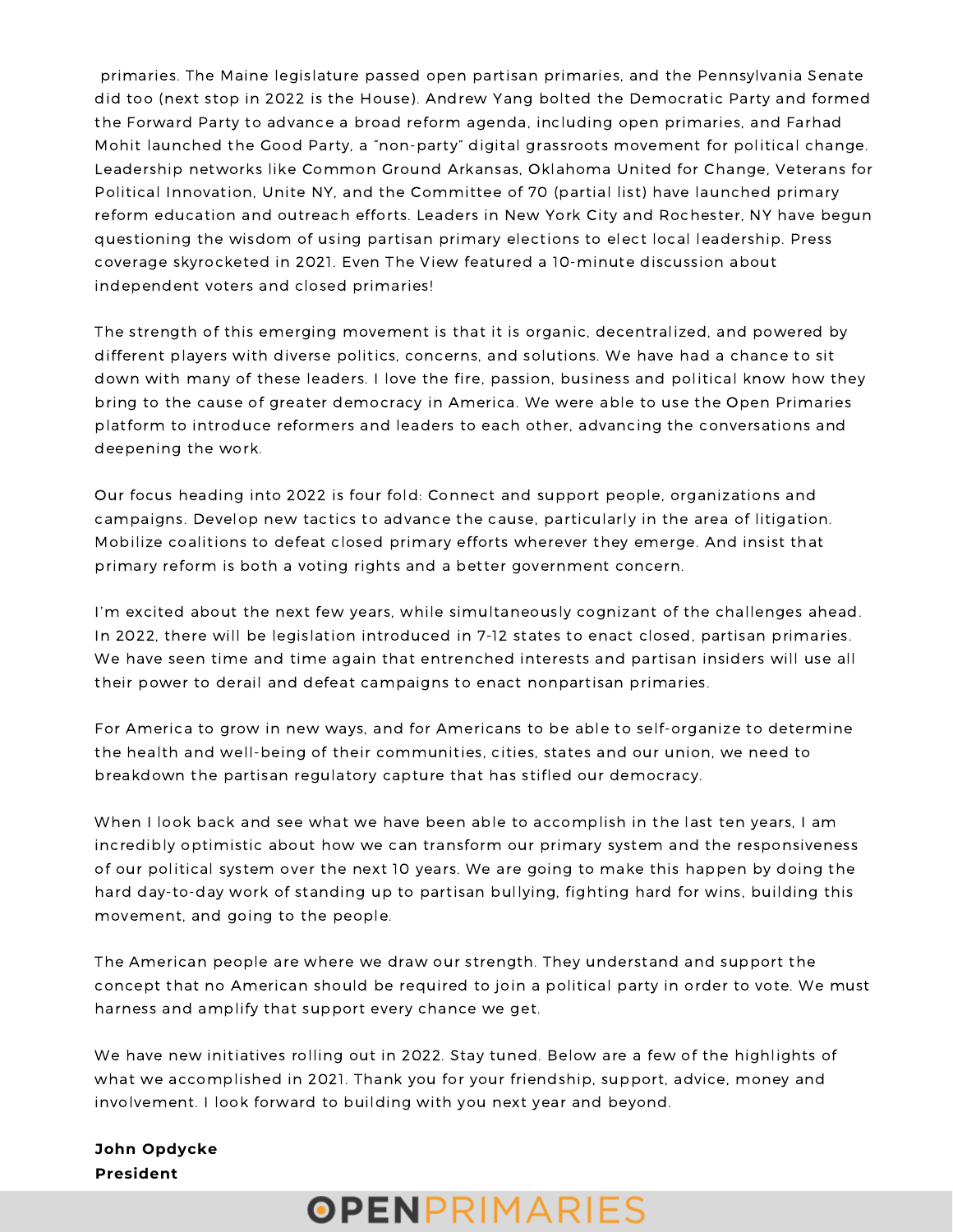

#### **Independent Voters Can't Be Ignored**

There's a shift happening in American politics and as Open Primaries President John Opdycke lays out in [The](https://www.openprimaries.org/r?u=qyDi432GwqzcezEbr9kAv3Sk9ITV4xyJ2IK-lA6A7yVKi2n_m1T4uiMm3UG9gn5Kn7qDZkVb3rI4lwykkviYntKxM3dMHpk9ouz6oeM7UzeJ0CSgFrXJiFoVgt83kPrXuQYhPkjKnKaUP0qB_P04alrk_h96YEzuBz5_k8-qDNA&e=1ba8323602626f1d0dc89b897f353b0d&utm_source=openprimaries&utm_medium=email&utm_campaign=2021_end_of_year_newsletter&n=2&test_email=1) Hill it's long past time analysts learn *why* more and more Americans are going independent. 45% of Americans now identify themselves as politically independent—and as a groundbreaking report from The Open Primaries Education Fund [demonstrates—this](https://www.openprimaries.org/r?u=gWF-albHZ4TKmJXpf4QCJlbQZKO2ND8KTsKajBzqXgu_6D73W_uScTYmd1m18RfBJiAE7dBSdy6rjSOTGi72FmRFm-_GY5peHn8dAzD_fghY1AZJYQ5y5xb8T4_1ngsI&e=1ba8323602626f1d0dc89b897f353b0d&utm_source=openprimaries&utm_medium=email&utm_campaign=2021_end_of_year_newsletter&n=3&test_email=1) is a trend that's only going up.

Political scientists, analysts and pundits have dismissed the rise of independent voters for years and ignored the myriad ways registered independent voters are treated as second class citizens and submitted to legal, political and administrative bias. Who are independent voters? They're a cross-section of America, but their rates are particularly high among young voters.

Over 50% of millennial and GenZ voters are independent. Which is why we launched Students for Open [Primaries](https://www.openprimaries.org/r?u=4os4ouAqfJiE09hKEKPF8Unkwwakn34C-YJvVESWcMX3S__moWQ-Cha3Dy59DDQp&e=1ba8323602626f1d0dc89b897f353b0d&utm_source=openprimaries&utm_medium=email&utm_campaign=2021_end_of_year_newsletter&n=4&test_email=1)-an innovative project run by and for young voters.

And it's not just that the number of independent voters continues to rise but as a piece from U.S. News and World Report lays out: [independents](https://www.openprimaries.org/r?u=NEZdcQ7pys08U_3w7jGralc9ApD4rZF_y-150dDL_6C09mV53PJjkR9MyZdOjIhzykEeHqZ8WppqfiVeApRwXMMi2LjRx1zkrxgdShcd5YmmwjO5jr1b7PqrrfroTdjNhb2ZILCXXiAdSIWvl2tM2gp9qrWGGLCic3ECS48LZnGhChsJeYE2jo8vEG6knkk2&e=1ba8323602626f1d0dc89b897f353b0d&utm_source=openprimaries&utm_medium=email&utm_campaign=2021_end_of_year_newsletter&n=5&test_email=1) are exercising increasing levels of control over American election outcomes–with dozens of states continuing to lock these voters out, American democracy is reaching a boiling point as we move closer to the 2022 primaries.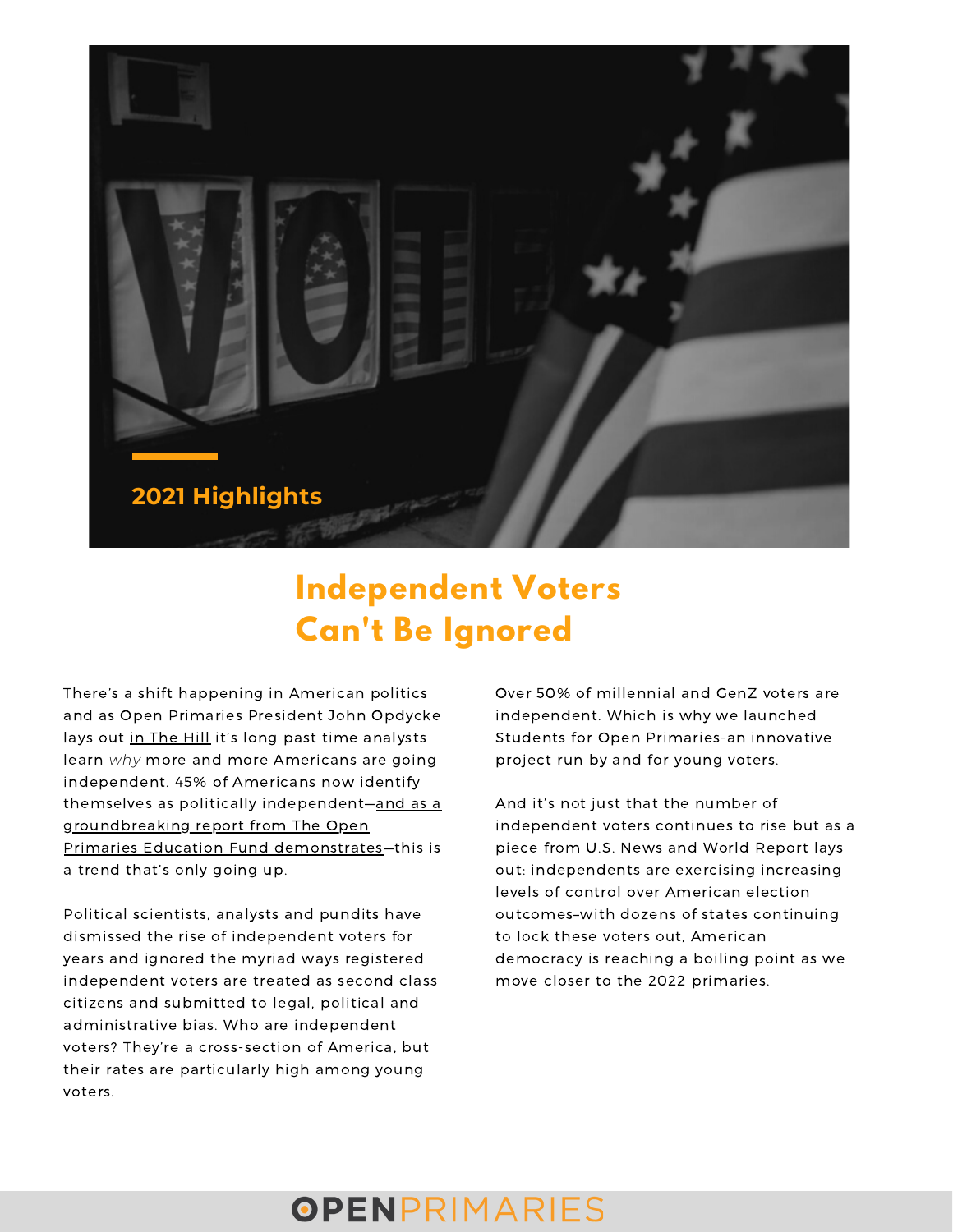## **Passing Open Primaries in 2021**

This summer, the Maine [legislature](https://www.openprimaries.org/r?u=7EL176YFyxKF3ox3wD2rUSutVtMz-P3NYP_6cCEQLmbAQVvvWpwOvIkf-BAkuXSNjj6w6Y3QfgrIolR2d56tMnLogIWJJkUdZCITUHKJtmPu4w2sp0g35yiTrBU1hh_7dQmyYjmKv9f8X1aE_0aD4XAexh_iuTu3vWcRogOdYuNrornnWrNR7QHe3g2zO6nnf5lxHmUxbk2gazqoNs83uHKVwk7uXGCEqKrKbRjws5RYtohmDryvejhdZAOnDA8S&e=1ba8323602626f1d0dc89b897f353b0d&utm_source=openprimaries&utm_medium=email&utm_campaign=2021_end_of_year_newsletter&n=6&test_email=1) passed a historic open primaries bill by wide margins, allowing independent voters- *32% of all Maine voters*-the right to pick a party ballot and vote in primary elections for the first time.

This success was the product of a five year collaborative process between Open Primaries, Open Primaries Maine, elected officials, civic groups, party leaders, editorial boards, journalists, and citizens throughout the state to champion the right of all Maine voters to participate in every election.

We took everything we learned and produced a report: *Success Story: What it Took to Bring Open [Primaries](https://www.openprimaries.org/maine_report?e=1ba8323602626f1d0dc89b897f353b0d&utm_source=openprimaries&utm_medium=email&utm_campaign=2021_end_of_year_newsletter&n=7&test_email=1) to Maine*[.](https://www.openprimaries.org/maine_report?e=1ba8323602626f1d0dc89b897f353b0d&utm_source=openprimaries&utm_medium=email&utm_campaign=2021_end_of_year_newsletter&n=7&test_email=1) It's "the real story" of what it actually took to get the bill passed with strong bi-partisan support. We believe it can serve as a tool for activists, reformers, and anyone working to make politics and government more responsive and fair.

#### **READ THE FULL [REPORT](https://www.openprimaries.org/maine_report?e=1ba8323602626f1d0dc89b897f353b0d&utm_source=openprimaries&utm_medium=email&utm_campaign=2021_end_of_year_newsletter&n=8&test_email=1)**

And so far the report's been getting a lot of attention! We're getting more and more requests to present our findings from Maine. Recent presentations include:

- Maine State Senator Chloe Maxmin (a critical leader of the Maine campaign) led a presentation in Tampa, FL in November at the National Conference of State [Legislatures](https://www.openprimaries.org/r?u=o8d8HSehWc70GUCASby1f5zq8MpTYFsBT_uNDOEVAPAhCDhxJcDo9ahKjDD49fMUjg7UHtvAg8JyJcKh0DIynQJiuv8A9jf38krlM2FB6RA&e=1ba8323602626f1d0dc89b897f353b0d&utm_source=openprimaries&utm_medium=email&utm_campaign=2021_end_of_year_newsletter&n=9&test_email=1) (NCSL) Summit for an audience of legislators from all across the country.
- OP President John Opdycke & Senior VP Jeremy Gruber led a presentation and Q&A for [FixUS](https://www.openprimaries.org/r?u=XXYH27RMbxn5WRNOK6rq_ZXVlfS4NCk4HQizoKsWZ00&e=1ba8323602626f1d0dc89b897f353b0d&utm_source=openprimaries&utm_medium=email&utm_campaign=2021_end_of_year_newsletter&n=10&test_email=1) members last month
- OP Senior VP Jeremy Gruber joined the Oregon Open Primaries team to present to Oregononians working on a 2022 proposition.

# **Protecting Open Primaries in 2021**

Since 2015, we have successfully defeated every bill introduced to enact closed partisan primaries. From South Carolina to Montana, Louisiana to New Hampshire, when politicians want to restrict voter access and mobility and push for closed primaries - we fight back and win.

- When closed primary legislation was introduced in Utah this year, we worked with our partners at the Electoral [Innovation](https://www.openprimaries.org/r?u=L4XxJUCR7FrwYyOQD7-_jYDOg20XyDXglViu7vxmxG2Rndbb_xPhXB8TlQkAE7ULxeZTdGu7jiX9SGry0dsFVIXSSz4OQvJFLznAPu2Fj7g&e=1ba8323602626f1d0dc89b897f353b0d&utm_source=openprimaries&utm_medium=email&utm_campaign=2021_end_of_year_newsletter&n=11&test_email=1) Lab at Princeton to debunk the claims made by the bill's sponsors. Our [report](https://www.openprimaries.org/r?u=L4XxJUCR7FrwYyOQD7-_jRtHZVqTTNIk4ZU84b_61NWh-Ztv2pJaV_yH2MZTkNSMTIZXCaXDBT_ryi0SJpFlNRvmjwUceQBNv0NWEH01qqE&e=1ba8323602626f1d0dc89b897f353b0d&utm_source=openprimaries&utm_medium=email&utm_campaign=2021_end_of_year_newsletter&n=12&test_email=1) generated front page [news,](https://www.openprimaries.org/r?u=48hg86Byw_q0UHImOWC-MPLzP0wHfpLKjhddpV6tbgiYG61ctEhxKRXdsl1p4S1S-aZ-lxHg2Hyy6KwMrzmoPjXu8mDraee2Kq6D23LiIz4&e=1ba8323602626f1d0dc89b897f353b0d&utm_source=openprimaries&utm_medium=email&utm_campaign=2021_end_of_year_newsletter&n=13&test_email=1) editorial support for [maintaining](https://www.openprimaries.org/r?u=48hg86Byw_q0UHImOWC-MPSP9lNqs7kXU6Vf4UYjLkE5XBOjs7jPGyhLD_vunA8Txa_6uPOItIdBdJ6yQnxpHU0Q2kUD5HzrLSyDEtbBP5Y&e=1ba8323602626f1d0dc89b897f353b0d&utm_source=openprimaries&utm_medium=email&utm_campaign=2021_end_of_year_newsletter&n=14&test_email=1) open primaries, and significant pressure on the bill's sponsor, who ultimately rolled back the legislation.
- In Louisiana, a closed primary bill introduced by insider Republicans and Democrats was defeated this Spring after an effort led by Sen. Bill Cassidy and Open Primaries [pressured](https://www.openprimaries.org/r?u=wlWEM5SufVzS-p2vnDF3n9lS4nPFLu4RSeXVrHpOQEHaTyF6EpZnBaLFYyNmk2wztR0yXj5L8tNKuDjXpMI15w&e=1ba8323602626f1d0dc89b897f353b0d&utm_source=openprimaries&utm_medium=email&utm_campaign=2021_end_of_year_newsletter&n=15&test_email=1) leadership to withdraw the legislation.
- [Campaigns](https://www.openprimaries.org/r?u=CPYZXT_Qtr8on5S15i-OuCZAJX0LtYEBeqlw6usfQ6iSiWdVlkPc4yqSCcnVLEyHIfiEVDGIM-WDu9HATh4aQtQBIH7ieTS4PMUMTC-aNQ82skdK7WnnFC7Soq-wZxwVDJ70Dc7RP1n7FCTYfCYYPTZ5ry2mvezXCugqE8jtRkWAolP-6v2Bpn__UpRQJLfe5D0d_zrHwZC5bM6ZiDEZNw&e=1ba8323602626f1d0dc89b897f353b0d&utm_source=openprimaries&utm_medium=email&utm_campaign=2021_end_of_year_newsletter&n=16&test_email=1) by Open Primaries in Missouri have prevented closed primary legislation from advancing out of the House of Representatives over several sessions. This year alone, we [testified](https://www.openprimaries.org/jeremy_gruber_testifies_in_opposition_to_va_s_hb?e=1ba8323602626f1d0dc89b897f353b0d&utm_source=openprimaries&utm_medium=email&utm_campaign=2021_end_of_year_newsletter&n=17&test_email=1) against closed primary efforts in Virginia and New Hampshire and monitored efforts in Montana, South Carolina and Tennessee.

#### **Open Primaries is in the lead when it comes to fighting efforts to enact closed partisan primaries.**

Partisan insiders prefer closed party primaries. We expect legislative fights in as many as 12 states in 2022. We will be there on the ground mobilizing diverse coalitions to defeat these efforts.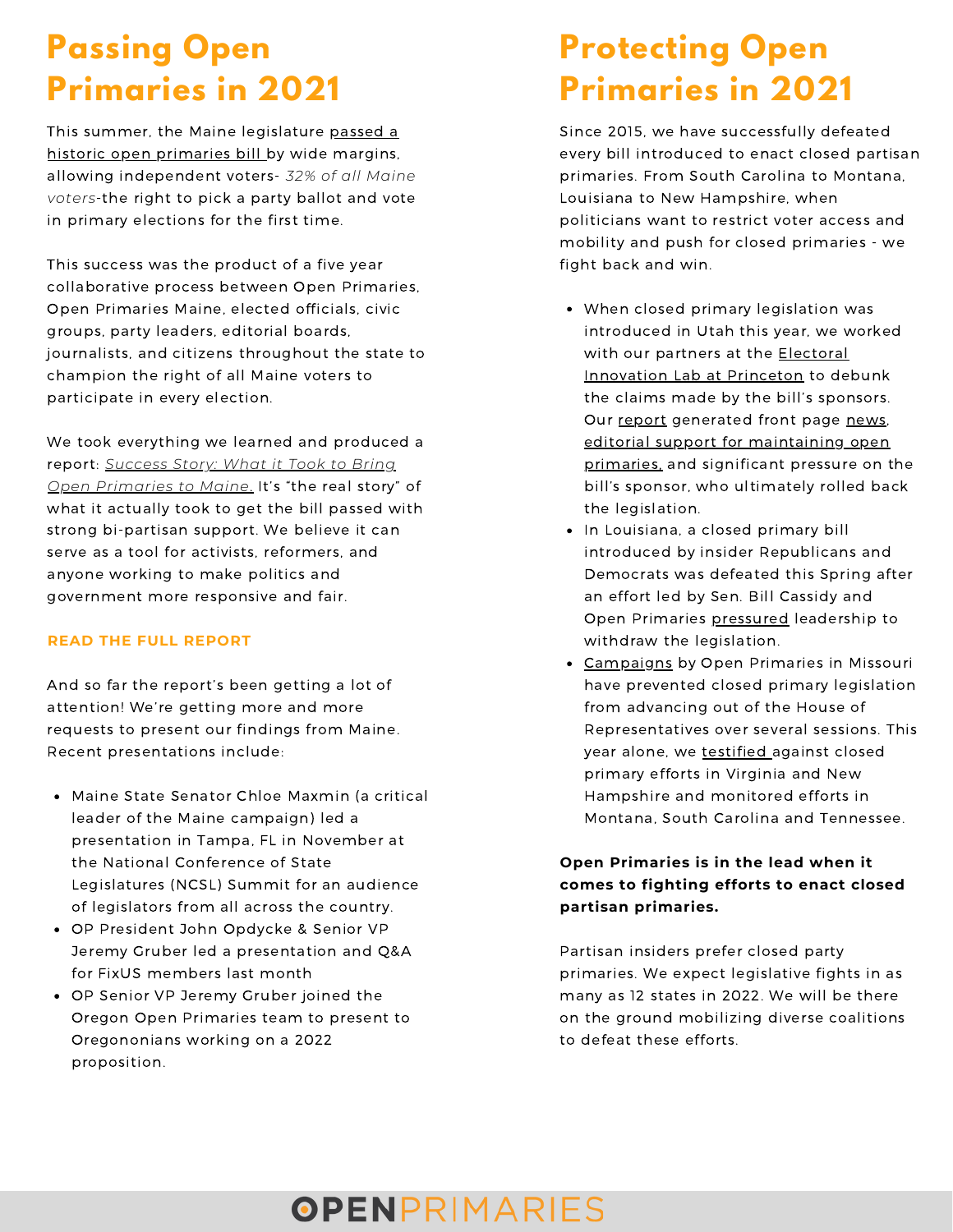

#### **Open Source Conversations**

Since the beginning of the pandemic, the Open Primaries Education Fund (501c3) has been organizing, cultivating and leading dynamic conversations featuring many of the different leaders/activists/scholars/trouble-makers that make up our current political reform movement with our Virtual [Discussions](https://www.openprimaries.org/r?u=GQ96LxW7tJscudkL8mlwNz-2QQLdqgZllGwfJhIzBpSuWFfQAf0DyfnfwSCXeHP3sB1WWPEnfoL4IDsw6EFNyvU9obRx9eFi2rq08pRbPNQ&e=1ba8323602626f1d0dc89b897f353b0d&utm_source=openprimaries&utm_medium=email&utm_campaign=2021_end_of_year_newsletter&n=18&test_email=1) Series.

We've hosted conversations with state campaign leaders working to open primaries, young activists organizing other Gen Z'ers around political reform, civil rights leaders on the connection between political reform and voting rights, and veterans fighting to enfranchise the 49% of US veterans who are politically independent.

These voices are absolutely critical to the future success of the democracy movement. These conversations (like the Americans having them) are diverse, thoughtful, unpredictable, authentic, sometimes difficult but they all share one common goal:

Making our democracy work for EVERY voter. If you've missed any of these conversations, you can watch ALL of them [HERE.](https://www.openprimaries.org/r?u=GQ96LxW7tJscudkL8mlwNz-2QQLdqgZllGwfJhIzBpSuWFfQAf0DyfnfwSCXeHP3sB1WWPEnfoL4IDsw6EFNyvU9obRx9eFi2rq08pRbPNQ&e=1ba8323602626f1d0dc89b897f353b0d&utm_source=openprimaries&utm_medium=email&utm_campaign=2021_end_of_year_newsletter&n=19&test_email=1)

Our series returns Wed. January 12th at 3pm EDT with *"Everything You Want to Know About Andrew Yang & the Forward Party \*But the Pundits, Politicians and Parties Hope You Won't Ask"* where we'll (in collaboration with Politics for the [People](https://www.openprimaries.org/r?u=j4G7FX9P7DtRKl65zFHld-p1qPysoRHNoyZcguJlY3k&e=1ba8323602626f1d0dc89b897f353b0d&utm_source=openprimaries&utm_medium=email&utm_campaign=2021_end_of_year_newsletter&n=20&test_email=1)) welcome Andrew Yang to the growing independent political reform movement and do a deep dive into all things Andrew Yang, and most importantly take your questions on why now is the time to embrace reform and how he's going to advance the cause.

#### **[REGISTER](https://www.openprimaries.org/r?u=iKj5iuxBXy-0B6ifolAJk-7Mb6lE5uIHFHjDzmPEvfavSaj6EJPjyS1O1LQ_i4NhppDgZoiWjiEqRPGODr3eHNZgzNUoCUkLeyClA44ChcY&e=1ba8323602626f1d0dc89b897f353b0d&utm_source=openprimaries&utm_medium=email&utm_campaign=2021_end_of_year_newsletter&n=21&test_email=1) TODAY**